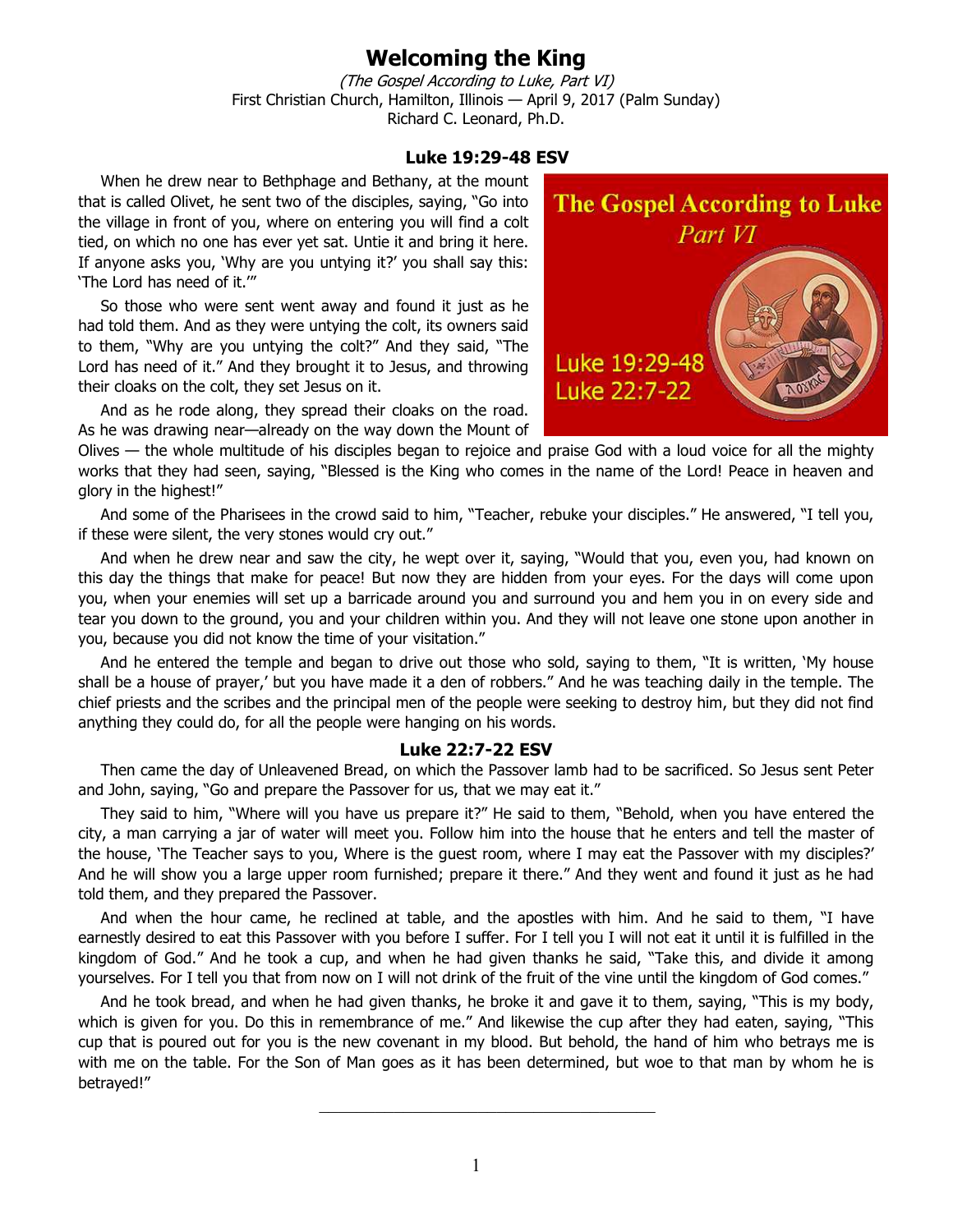Today, on Palm Sunday, we're continuing to follow Jesus through the history supplied by the Gospel author Luke. To begin with, let's call attention to the symbol we've been using during this series to identify our



source. Each of the four Gospels has traditionally been represented by a symbol — the winged man for Matthew, the winged lion for Mark, the winged ox for Luke, and the eagle for John. These symbols come from John the Revelator's vision of the throne of God, in Revelation 4:6: "And around the throne, on each side of the throne, are four living creatures, full of eyes in front and behind: the first living creature like a lion, the second living creature like an ox, the third living creature with the face of a man, and the fourth living creature like an eagle in flight." As you can see, this vision was in turn inspired by the prophet Ezekiel's vision of the "four living creatures" which he describes in chapter 1: "As for the likeness of their faces, each had a human face. The four had the face of a lion on the right side, the four had

the face of an ox on the left side, and the four had the face of an eagle" (Ezekiel 1:10). So these four symbols of the Gospels are derived from images that go back to the Hebrew Scriptures.

Palm Sunday begins what Christians know as "Holy Week," the last week of Jesus' time in Jerusalem, culminating in the events of the Last Supper, the crucifixion, and as the new week dawns, his resurrection from the dead. So today we're looking at Jesus' entrance into Jerusalem. As we recall, in Luke 9:51 Jesus, then in Galilee, "set his face to go to Jerusalem." Jesus has always known that to Jerusalem he must go. Luke records his response to some Pharisees who warned him that King Herod was "out to get him":

"Go and tell that fox, 'Behold, I cast out demons and perform cures today and tomorrow, and the third day I finish my course. Nevertheless, I must go on my way today and tomorrow and the day following, for it cannot be that a prophet should perish away from Jerusalem.' O Jerusalem, Jerusalem, the city that kills the prophets and stones those who are sent to it! How often would I have gathered your children together as a hen gathers her brood under her wings, and you were not willing! Behold, your house is forsaken. And I tell you, you will not see me until you say, 'Blessed is he who comes in the name of the Lord!'" (Luke 13:32-35)

Palm Sunday, as we can see, brings those words of Jesus to completion.

Now I want to comment on one aspect of Jesus' coming to Jerusalem that you may not have thought about. Even though we're rural or small-town people here, do we not think of cities as being more sophisticated than rural areas, more in touch with world affairs and current developments? If we want to hit the shopping malls, or see a major league game, or attend a symphony performance, or fly out of a major airport, don't we go to some larger metropolitan area, even as far as Chicago or St. Louis? So when we think

of Jesus starting out in Galilee and then coming to Jerusalem, perhaps we think of a simple, small-town preacher coming to the "big city" and encountering a more sophisticated environment, where elites of the city would regard him as something of a "country hick."

I want to suggest we would have it all backwards! Between ancient Egypt and Syria ran an important trade route, traveled by people familiar with the culture of the Graeco-Roman world. And that trade route ran right through Galilee, in the northern part of what we call the "Holy Land." Jerusalem, on the other hand, lies up in the hills of Judea near the Dead Sea; as far as important routes of commerce and communication are concerned, Jerusalem is really "off the beaten path." What we have then, on Palm Sunday, is the sophisticated scholar who understands not

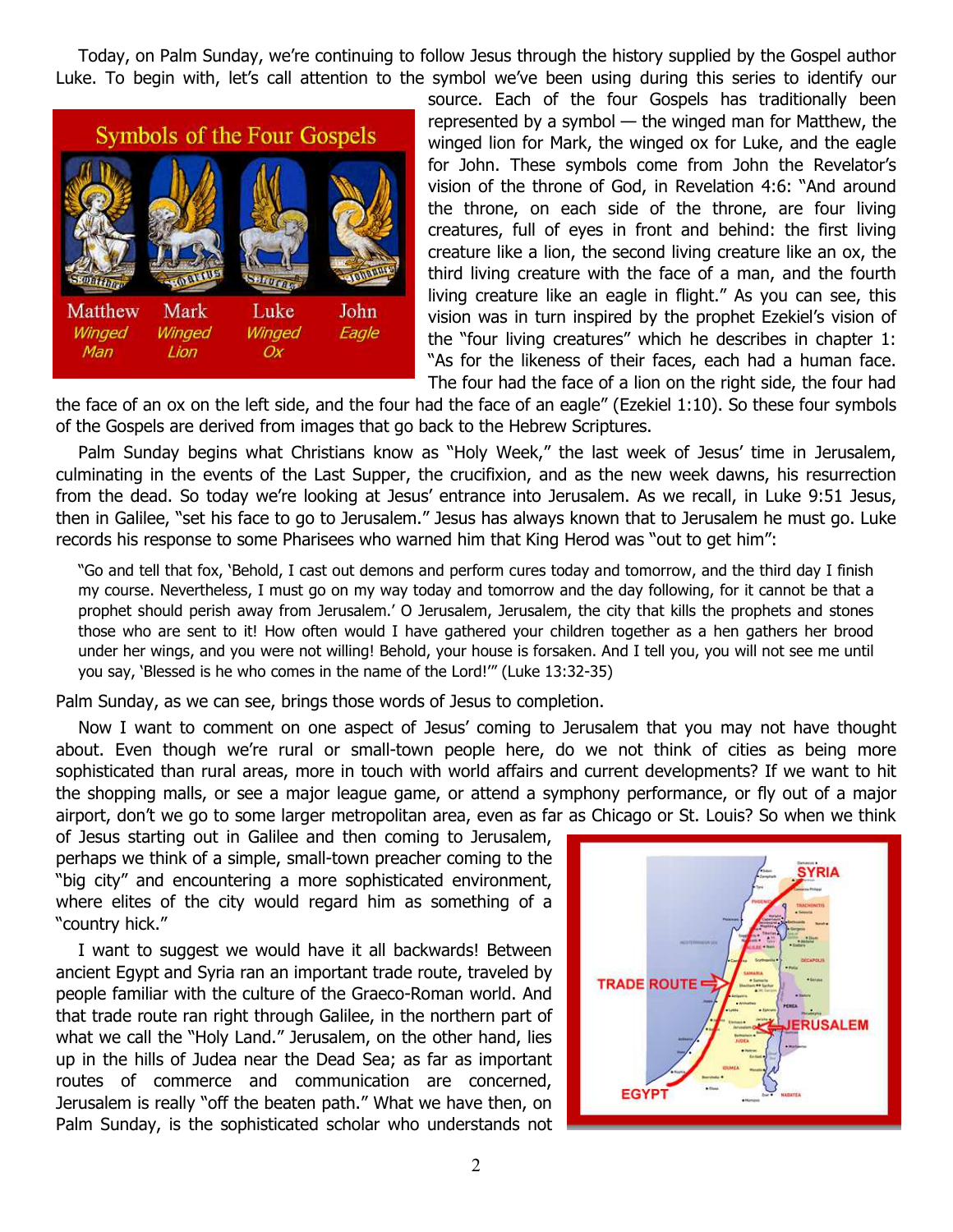only the Scriptures but also what's going on in the wider world, coming up to this backwoods place where the local "hicks" really have no idea what's going on in the "big picture." Jesus, from Galilee, sees the big picture of God's plan for Israel, the people he's chosen to carry his name to all nations. But his opponents in Jerusalem have only a *limited vision* of how God's going to fulfill the promises he's made to his people.

Not only this, but Jesus is heading up a growing movement that threatens the status of these Jerusalem "honchos." Luke tells us it was a "whole multitude of his disciples" who greeted Jesus as he entered the city, not



the name of the Lord!"  $-Luke 19:38$ 

just a small band of followers. "All the people were hanging on his words," he adds. So it's easy to see why the local authorities concluded Jesus had to be eliminated. Sometimes people say that the crowds that welcomed Jesus into Jerusalem with happy shouts of "Hosanna" turned against him by the end of the week and called for his death. That's not true. The crowd that cried, "Let him be crucified!" was not the same crowd that hailed Jesus as he entered the city. It was a different crowd entirely.

What did Jesus mean by staging his entrance into Jerusalem in this way, riding in on a donkey? Matthew's Gospel tells us it was to fulfill what the prophet Zechariah wrote: "Rejoice greatly, O daughter of Zion! Shout aloud, O daughter of Jerusalem! Behold, your king is coming to you;

righteous and having salvation is he, humble and mounted on a donkey . . ." (Zechariah 9:9; Matthew 21:5). Jesus is demonstrating, without declaring it in so many words, that he has come to do what a Messiah, Israel's anointed ruler and deliverer, was to do.

Luke doesn't mention Zechariah's prophecy, but he goes on to tell us how Jesus entered the Temple and drove out the people who were abusing this "house of prayer" with their commercial transactions. We need a little background here that Luke doesn't supply for us. For one thing, the local coinage was Roman. But you couldn't buy a pigeon or a dove for your sacrifice with a coin that bore the image of the head of Caesar. First you had to exchanges that coinage for special Temple coinage, and the currency exchange people took their "cut" from this transaction. More importantly, these exchanges and sales of sacrificial animals were in the

Temple's outer court, the "Court of the Gentiles," where people who weren't Jews were allowed to come and pray. But with all this commercial activity crowding the court, there was no room left for Gentiles to worship in what was supposed to be "a house of prayer for all nations."

Jesus has come to reform the worship of the Temple and if you look at the history recorded in the Hebrew Scriptures you would understand that the role of reformer of Israel's Temple worship was a role performed by the king. For Jesus to cleanse the Temple amounted to a claim that he has come to Jerusalem as its true King  $-$  as the Roman governor, Pontius Pilate, ironically and unwittingly recognized when he had a sign put up on Jesus' cross that read, "This is the King of the Jews" (Luke 23:38).



"It is written, 'My house shall be a house of prayer,' but you have made it a den of robbers." - Luke 19:46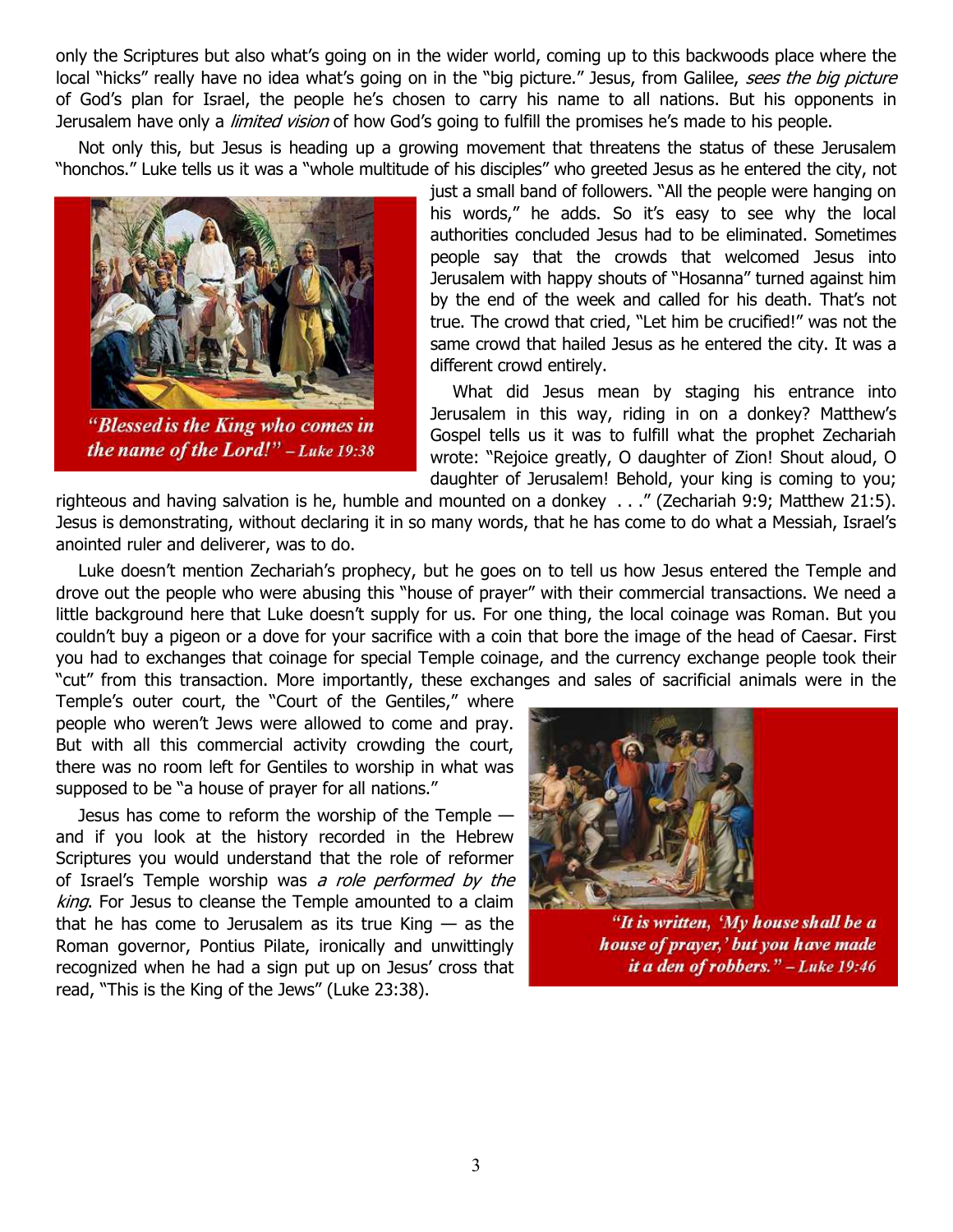"Indeed there are many "gods" and many "lords" — yet for us there is one God, the Father, from whom are all things and for whom we exist, and one Lord, Jesus Christ, through whom are all things and through whom we exist."  $-1$  Corinthians 8:5-6



Okay, that's the history lesson. But let's come back to the twenty-first century and ask, "How is Jesus coming to us as our King? The earliest Christian confession was, "Jesus is Lord." That was their way of declaring that cultural authorities and influences were not the "lord," or boss, of their lives, but Jesus was. Throughout the Roman Empire, Caesar claimed the title of "lord," demanding worship and sacrifice in his honor — whatever other "gods" people worshiped. People in those days weren't fussy about how many different "gods" they worshiped, but Christians (and Jews) were different. As Paul wrote to the Corinthians, "Indeed there are many "gods" and many "lords" — yet for us there is one God, the Father, from

whom are all things and for whom we exist, and one Lord, Jesus Christ, through whom are all things and through whom we exist" (1 Corinthians 8:5-6). So when we sing, "He is Lord, He is Lord, he is risen from the dead and he is Lord" we're joining in that confession. But is it really true for us that the risen Jesus and the Scriptures we receive from his hand are the governing authority in or lives, shaping what we do and say? Have we let Jesus in to "cleanse our temple" as he came to Jerusalem two millennia ago? Just asking!

But let's back up to what Jesus said just before he entered the city to cleanse the temple. Addressing the city, this is what he says:

"Would that you, even you, had known on this day the things that make for peace! But now they are hidden from your eyes. For the days will come upon you, when your enemies will set up a barricade around you and surround you and hem you in on every side and tear you down to the ground, you and your children within you. And they will not leave one stone upon another in you, because you did not know the time of your visitation" (Luke 19:42-44).

What's Jesus saying? "Because you won't listen to my message about the arrival of the kingdom of God, because you won't give up your idea of your religious exclusiveness as if you're the only people who are part of God's plan, you'll be utterly destroyed." I'm putting words in Jesus' mouth here, but when we survey everything he's said up to now about how the Lord is calling Israel back to its original mission of blessing all people, then we understand why he's predicting destruction for this city. He warned his people about this earlier, in Luke 13:3: "Unless you repent, you will all likewise perish." Jesus wasn't talking about hell here; he was speaking of events about to occur on the plane of earthly history. His prediction came true in the year 70 when the Romans suppressed a Jewish revolt,



"And they will not leave one stone upon another in you, because you did not know the time of your visitation." - Luke 19:44

burned the city of Jerusalem, and destroyed the beautiful Temple that had been completed only a few years earlier. Luke may be writing after those things happened, but his sources remembered what Jesus had said.

What happens to any nation, or any culture, that rejects the gospel of God and denies the reality of his coming through his Son Jesus? Powerful influences are at work today in our Western culture, and in our country, to suppress the Christian faith or to restrict its impact upon public life. Is what happened to the twin towers of New York City a harbinger of things to come — as, indeed, other things have already come? Does the threat of a North Korean ballistic missile, or an Iranian nuclear weapon, bring up a picture of what might be in store for a civilization that turns its back on the Word of God? Are Jesus' words a warning for us today, as well: "Unless you repent, you will all likewise perish"? And we're not talking about hell, but about human history in our own time. Again, just asking!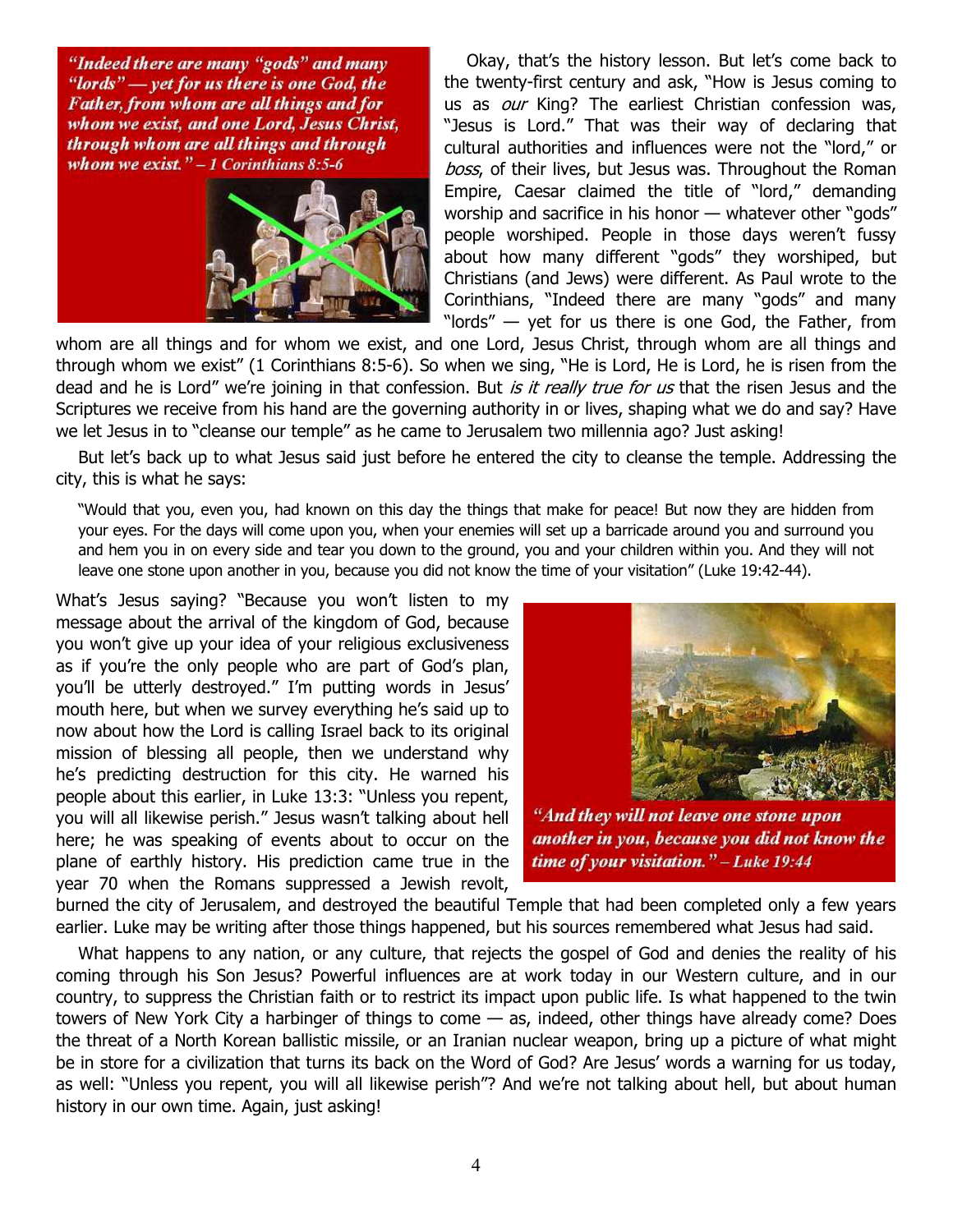Now, finally, let's turn to Luke's account of the Last Supper of Jesus with his disciples, on what today we call Maundy Thursday or Holy Thursday, four days after Palm Sunday. (Of course those weren't the names of these days at that time; in current Hebrew they would be called *yom rishon* and *yom hamshi*, "first day" and "fifth day.") Between these two days the Gospels record a lot of material, principally Jesus' controversies with the Pharisees and his predictions of "the end," which we can take as the end of the "old covenant" but not the end of the world. Much of that material is covered in parallel by both Matthew and Luke, and also in part by the other Gospels. But we're mostly following the events as Luke alone relates them to us, so we're skipping to the account of the upper room, where Jesus leads his disciples in that evening Passover meal that we now call the Lord's Supper, the origin of our observance of Holy Communion.



"This is my body, which is given for you. Do this in remembrance of me.... This cup that is poured out for you is the new covenant in my blood." - Luke 22:19-20

We're familiar with the basic outline of the Last Supper, from the accounts we have from Paul (in 1 Corinthians) and from the first three Gospels. (John's account is different, since he's the one who tells us about Jesus washing the feet of his disciples.) So we know that the Last Supper was a Passover meal. Yet it wasn't a typical Passover meal that other Jews would have celebrated. Passover is a remembrance of the exodus from Egypt, when the Lord freed his people from their slavery in Egypt. But Jesus turns this event into a demonstration of how his followers would experience a *new exodus*  $-$  a breakout into a new kind of life. This new deliverance would be accomplished through his death and resurrection, when he would give his own body and blood to renew God's agreement with his people.

As Luke records his words: "This is my body, which is given for you. Do this in remembrance of me. . . . This cup that is poured out for you is the new covenant in my blood" (Luke 22:19-20). A covenant is an agreement between partners, in which each partner promises to be loyal to the other. Jesus is telling his disciples that through his death on the cross God would be renewing his covenant, his promise to Israel to make them his special family on earth. And that would be their exodus, their rescue out of an old life with its twisted ideas and misdirected motives into a new life energized by the Spirit of God. Whenever his followers would observe this special meal, they would be, in effect, writing themselves into this story.

So Jesus commands them, "Do this in remembrance of me." We need to pay special attention to that phrase, because it doesn't mean what we often take it to mean. It doesn't just mean that when we observe Holy Communion we remember what Jesus did on the cross, as if the only thing that happens is that some synapses fire in our brains and a memory pops into our mind. That would make our faith into nothing but a head trip. The Greek word Luke and the other Gospels use here is *anamnesis*. It doesn't just mean "remember," it means "recall." When we observe the Lord's Supper, we recall the presence of Jesus; we bring him into our midst. We use that word "recall" in a similar sense today. If two nations are having a dispute, for example, they might "recall their ambassadors," or bring



them home as a gesture of protest. Of if a manufacturer discovers a major defect in one of its products, it will recall the product. It's not just remembering that the product had a problem; it's bringing it back, taking it off the shelf so it won't be sold. But we *recall* Jesus in a positive sense; we bring him back so we can be with him and enjoy the benefits of being in his presence.

In the account we have from Luke, Jesus stresses this idea of recalling. Here's how he puts it: "I have earnestly desired to eat this Passover with you before I suffer. For I tell you I will not eat it until it is fulfilled in